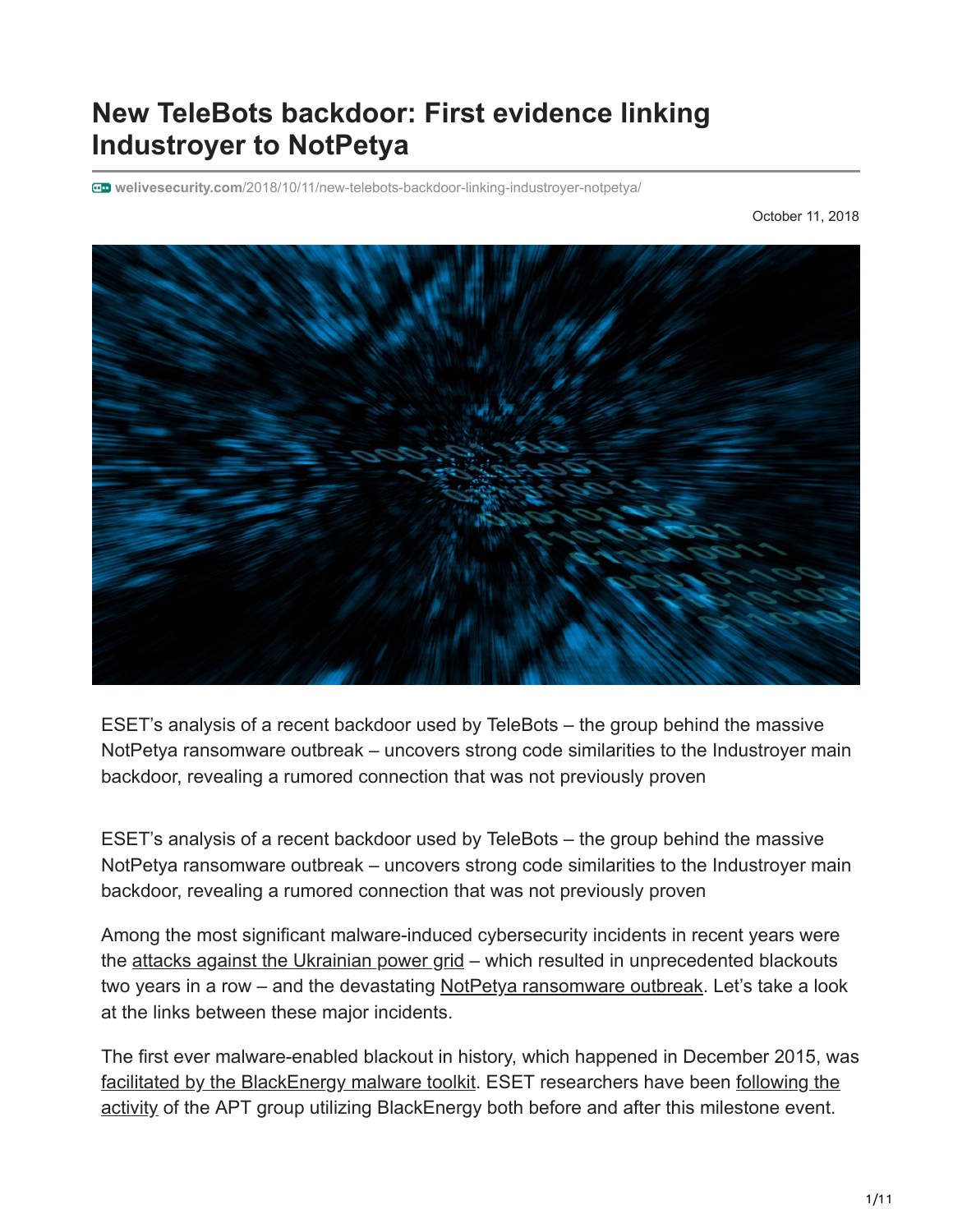After the 2015 blackout, the group seemed to have ceased actively using BlackEnergy, and evolved into what we call [TeleBots](https://www.welivesecurity.com/2016/12/13/rise-telebots-analyzing-disruptive-killdisk-attacks/).

It is important to note that when we describe 'APT groups', we're drawing connections based on technical indicators such as code similarities, shared C&C infrastructure, malware execution chains, and so on. We're typically not directly involved in the investigation and identification of the individuals writing the malware and/or deploying it, and the interpersonal relations between them. Furthermore, the term 'APT group' is very loosely defined, and often used simply to cluster the abovementioned malware indicators. This is also one of the reasons why we refrain from speculations with regard to attributing attacks to nation states and such.

That said, we have observed and documented ties between the BlackEnergy attacks – not only those against the Ukrainian power grid but against various sectors and high-value targets – and a series of campaigns (mostly) against the Ukrainian financial sector by the TeleBots group. In June 2017, when many large corporations worldwide were hit by the Diskcoder.C ransomware (aka Petya and NotPetya) – most probably as unintended collateral damage – we discovered that the outbreak started spreading from companies [afflicted with a TeleBots backdoor, resulting from the compromise of the financial software](https://www.welivesecurity.com/2017/06/30/telebots-back-supply-chain-attacks-against-ukraine/) M.E.Doc, popular in Ukraine.

So how does Industroyer, the sophisticated malware framework used to cause the blackout of December 2016, fit into all of this? Right after we publicly reported [our discovery](https://www.welivesecurity.com/2017/06/12/industroyer-biggest-threat-industrial-control-systems-since-stuxnet/), some security companies and news media outlets started to speculate that Industroyer was also architected by the BlackEnergy/Telebots group (sometimes also referred to as Sandworm). Yet, no concrete evidence has been publicly disclosed until now.

In April 2018, we discovered new activity from the TeleBots group: an attempt to deploy a new backdoor, which ESET detects as **Win32/Exaramel**. Our analysis suggests that this TeleBots' backdoor is an improved version of the main Industrover backdoor – the first piece of evidence that was missing.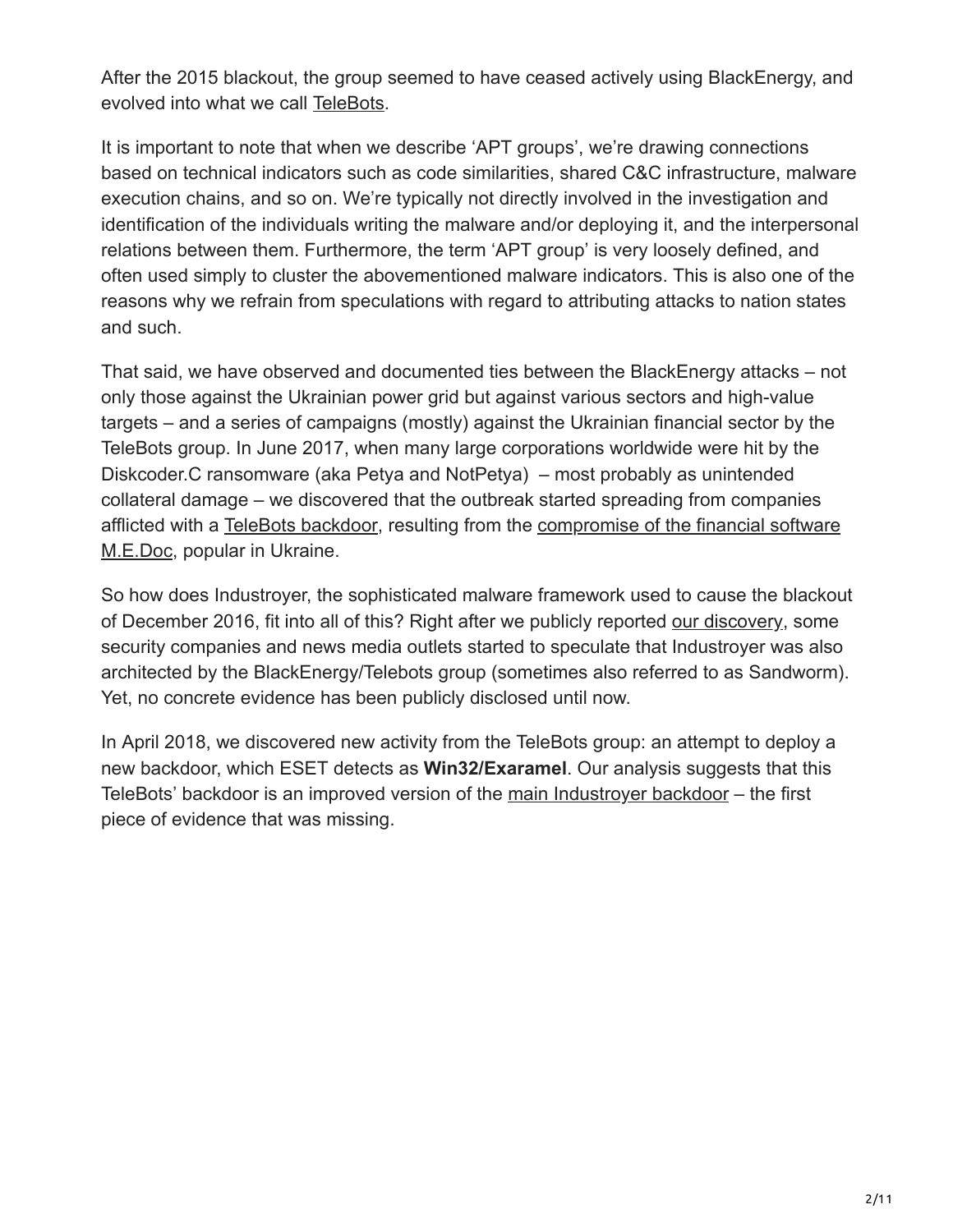

## **Analysis of the Win32/Exaramel backdoor**

The Win32/Exaramel backdoor is initially deployed by a dropper. Metadata in this dropper suggest that the backdoor is compiled using Microsoft Visual Studio just before deployment on a particular, victimized computer.

| Count of sections<br>$\sim$ 6                                                            | Inta1386<br>Machine ___         |
|------------------------------------------------------------------------------------------|---------------------------------|
| Symbol table 000000001000000001                                                          | UTC Fri Apr 13 08:36:04 2018    |
| Size of optional header 00E0                                                             | Magic optional neader vivo      |
| 14.00<br>Linker version<br><u> 1999 - Johann Barbara, martxa a</u>                       | 5.01<br>0S version              |
| $\begin{array}{ c c c c }\n\hline\n\text{1} & \text{0.00}\n\end{array}$<br>Image version | Subsystem version 5.01          |
| Entry point<br>$(00004344 - )$                                                           | Size of code       30000DA00    |
| Size of init data 3001AA00                                                               | Size of uninit data<br>00000000 |
| Size of image<br>00020000<br>71 I N                                                      | Size of header<br>00000400      |
| 00001000<br>Base of code                                                                 | <b>0000F000</b><br>Base of data |
| 00400000<br>Image base                                                                   | GUT<br>Subsystem                |
| Section alignment 00001000                                                               | File alignment 00000200         |
| Stack 00100000/00001000                                                                  | Heap 00100000/00001000          |
| Checksum<br>00000000                                                                     | Number of dirs<br>16            |

Figure 1. PE timestamp in the dropper of Win32/Exaramel backdoor

Once executed, the dropper deploys the Win32/Exaramel backdoor binary in the Windows system directory and creates and starts a Windows service named wsmprovav with the description "Windows Check AV". The filename and the Windows service description are hardcoded into the dropper.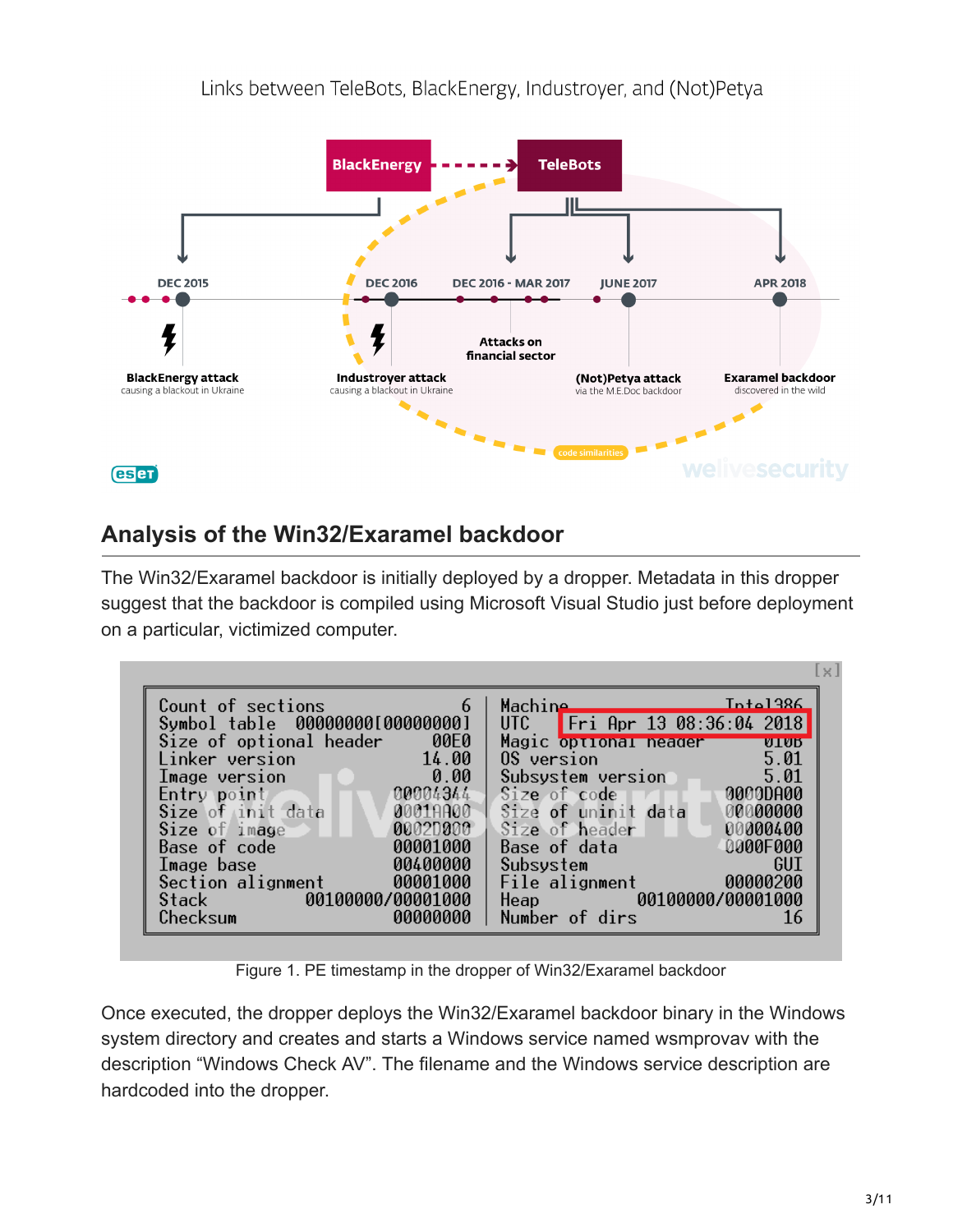| <b>Registry Editor</b><br>×                                                                                       |                         |                  |                                   |
|-------------------------------------------------------------------------------------------------------------------|-------------------------|------------------|-----------------------------------|
| File<br>Edit View<br>Favorites<br>Help<br>Computer\HKEY_LOCAL_MACHINE\SYSTEM\CurrentControlSet\Services\wsmprovav |                         |                  |                                   |
|                                                                                                                   |                         |                  |                                   |
| <b>WSCSVC</b><br>́                                                                                                | Name                    | <b>Type</b>      | Data                              |
| WSearch<br>:                                                                                                      | ab (Default)            | REG SZ           | (value not set)                   |
| WSearchIdxPi                                                                                                      | ab DisplayName          | REG_SZ           | <b>Windows Check AV</b>           |
| wsmprovav                                                                                                         | <b>SHO</b> ErrorControl | <b>REG DWORD</b> | 0x00000001 (1)                    |
| Parameters                                                                                                        | ab ImagePath            | REG EXPAND SZ    | C:\Windows\system32\wsmprovav.exe |
| wuauserv                                                                                                          |                         |                  |                                   |
| WudfPf<br>:                                                                                                       | ab ObjectName           | REG_SZ           | LocalSystem                       |
| <b>WUDFRd</b><br>:                                                                                                | <b>OU</b> Start         | <b>REG_DWORD</b> | 0x00000002 (2)                    |
| WwanSvc                                                                                                           | <b>Co</b> Type          | <b>REG_DWORD</b> | 0x00000010 (16)                   |
| $\checkmark$<br>xbgm                                                                                              |                         |                  |                                   |
| ⋗                                                                                                                 |                         |                  |                                   |

Figure 2. Registry settings of the Windows service created by the Win32/Exaramel backdoor

In addition, the dropper writes the backdoor's configuration into the Windows registry, in XML format.

|                | <settings group="eset" name="" version="18.04.12"></settings> |
|----------------|---------------------------------------------------------------|
| $\overline{2}$ | <interval>10000</interval>                                    |
|                | <servers></servers>                                           |
| -4             | <server current="true">https://esetsmart.org</server>         |
| - 5            |                                                               |
| - 6            | <check>https://www.yandex.ua</check>                          |
|                | <proxy password="" user=""><br/>:3128</proxy>                 |
| - 8            | welivesecurity<br><storage>c:\Intel</storage>                 |
| -9             |                                                               |

Figure 3. Win32/Exaramel backdoor XML configuration

The configuration contains several blocks:

- Interval time in milliseconds used for Sleep function
- Servers list of command and control (C&C) servers
- Check website used to determine whether the host has an internet connection available
- Proxy proxy server on the host network
- Storage path used for storing files scheduled for exfiltration

As can be seen from the first line of the configuration, the attackers are grouping their targets based on the security solutions in use. Similar behavior can be found in the Industroyer toolset – specifically some of the Industroyer backdoors were also disguised as an AV-related service (deployed under the name avtask.exe) and used the same grouping.

Another interesting fact is that the backdoor uses C&C servers with domain names that mimic domains belonging to ESET. In addition to esetsmart[.]org from the above mentioned configuration, we found another similar domain: um10eset[.]net, which was used by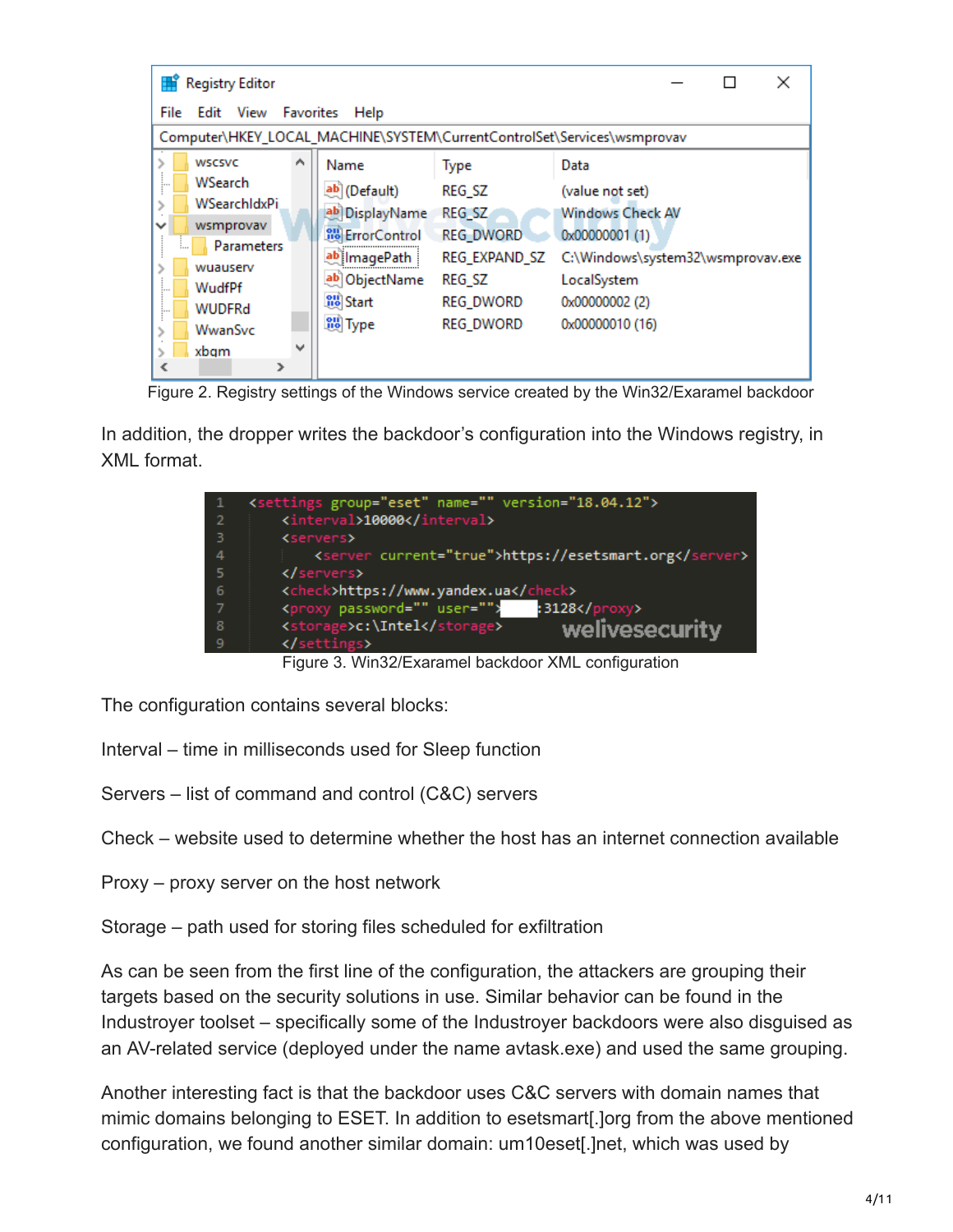recently-discovered Linux version of Telebots malware. It is important to note that these attacker-controlled servers are in no way related to ESET's [legitimate server infrastructure](https://support.eset.com/kb332/?locale=en_US&viewlocale=en_US). Currently, we haven't seen Exaramel use domains that mimic other security companies.

Once the backdoor is running, it connects to a C&C server and receives commands to be executed. Here is a list of all available commands:

- Launch process
- Launch process under specified Windows user
- Write data to a file in specified path
- Copy file into storage sub-directory (Upload file)
- Execute shell command
- Execute shell command as specified Windows user
- Execute VBS code using MSScriptControl.ScriptControl.1

The code of the command loop and implementations of the first six commands are very similar to those found in a backdoor used in the Industroyer toolset.



Figure 4. Comparison between decompiled code of the Win32/Exaramel backdoor (on the left) and the Win32/Industroyer backdoor (on the right)

Both malware families use a report file for storing the resulting output of executed shell commands and launched processes. In case of the Win32/Industroyer backdoor, the report file is stored in a temporary folder under a random filename; in case of the Win32/Exaramel backdoor, the report file is named report.txt and its storage path is defined in the backdoor's configuration file.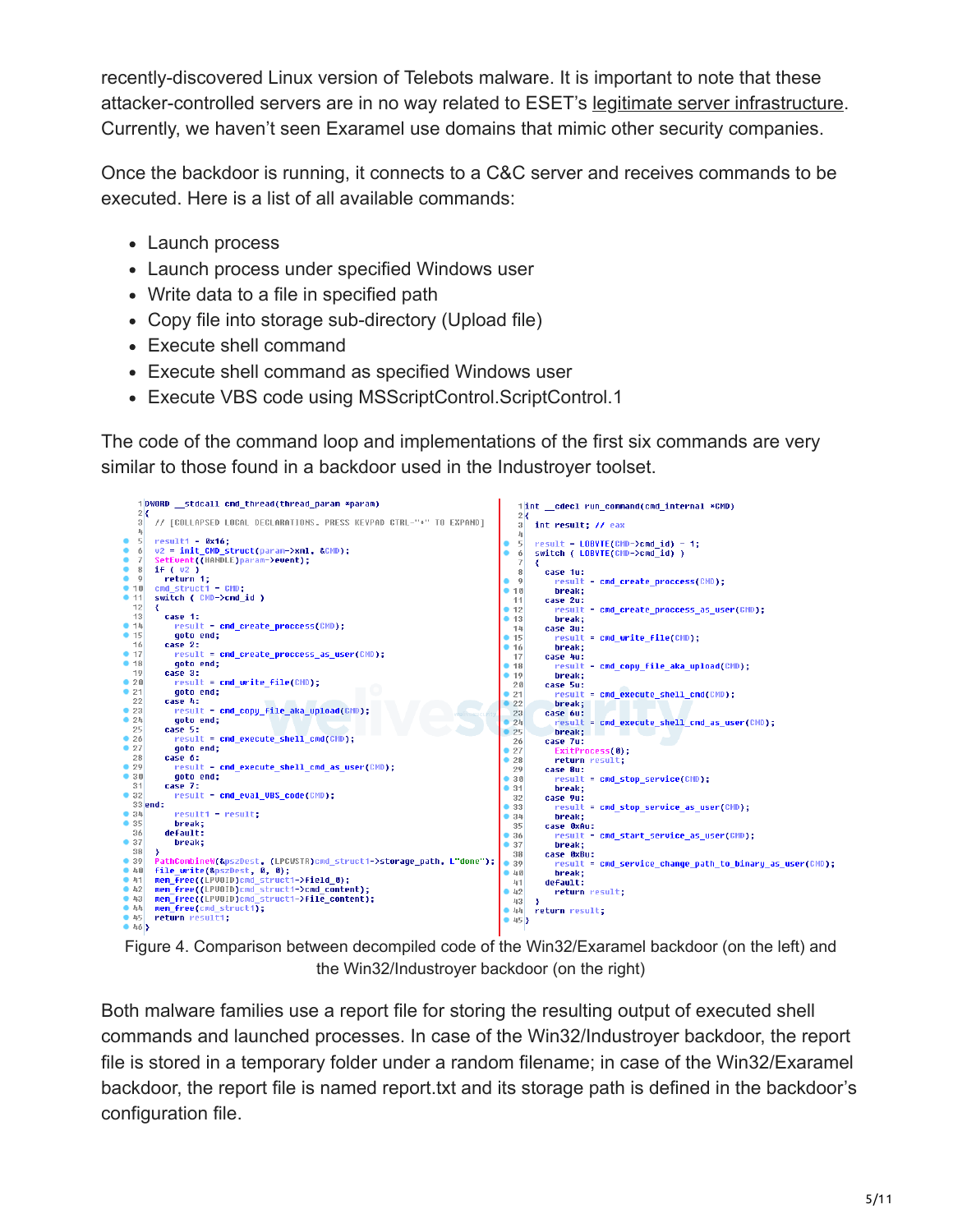In order to redirect standard output (stdout) and standard error (stderr) to the report file, both backdoors set the hStdOutput and hStdError parameters to a handle of the report file. This is another design similarity between these malware families.

```
1|int _cdecl cmd_execute_shell_cmd(cmd_internal *CMD)
    2<sub>1</sub>\overline{3}// [COLLAPSED LOCAL DECLARATIONS. PRESS KEYPAD CTRL-"+" TO EXPAND]
    \mathbf{l}_\parallelmem_set(&StartupInfo, 68);
    \mathbf{5}mem_set(&Startupinro, 00),<br>mem_set(&ProcessInformation, 16);<br>SecurityAttributes.nLength = 12;
\bullet6<sup>1</sup>٠
    \overline{7}٠
        SecurityAttributes.1pSecurityDescriptor = 0;
    8<sup>1</sup>\vert 0 \vertSecurityAttributes bInheritHandle =
CMD->reportfile_path,
   11
                                    GENERIC_WRITE|GENERIC_READ,
   12131u,
                                     ASecurituAttributes
   14152u.0 \times 800,
   1617<br>
18 if ( reportfile_handle == -1 )
• 19ExitCode = GetLastError();
       StartupInfo.dwFlags |= STARTF_USESTDHANDLES|STARTF_USESHOWWINDOW;
20• 21StartupInfo.wShowWindow = 0;922StartupInfo.cb = 68;
\bullet 23
        StartupInfo.hStdError = reportfile_handle;
• 24StartupInfo.hStdOutput = reportfile_handle;
       StartupInfo.hStdOutput = reportfile_handle;<br>ExpandEnvironmentStringsW(L"&ComSpec&", &Dst, 0x104u);<br>wsprintfW(&CommandLine, L"/c %s", CMD->cmd_content);<br>CreateProcessW(&Dst, &CommandLine, 0, 0, 1, 0x8000000u, 0, 0, &Startup
\bullet 25
^{\circ} 26
  27•2829
        ₹
•30if ( !WaitForSingleObject(ProcessInformation.hProcess, 0xFFFFFFFF) )
  31₹
•32FlushFileBuffers(reportfile_handle);
             GetExitCodeProcess(ProcessInformation.hProcess, &ExitCode);
•33• 34CloseHandle(ProcessInformation.hThread);
• 35CloseHandle(ProcessInformation.hProcess);
  36
          €
  37-3
   38else
   39К
-40ExitCode = GetLastError();
   41
        \rightarrowCloseHandle(reportfile_handle);
•42• 43return ExitCode;
\bullet 44}
    1|int _cdecl cmd_execute_shell_cmd(cmd_internal *CMD)
   2\left| \mathbf{\right|}3<sup>1</sup>int result; // edi
        WCHAR CommandLine; // [esp+8h] [ebp-A7Ch]
   \frac{1}{2}WCHAR Dst; //
                                 828h] [ebp
   \overline{5}5Ch
        struct STARTUPINFOW StartupInFo; // [esp+A30h] [ebp-54h]<br>struct _PROCESS_INFORMATION ProcessInformation; // [esp+A74h] [ebp-10h]
    6
    \overline{7}8
\bullet \circmem_set(&StartupInfo, 68);
-10mem_set(&ProcessInformation, 16);<br>StartupInfo.dwFlags |= STARTF_USESTDHANDLES|STARTF_USESHOWWINDOW;
• 11• 12StartupInfo.cb = 68;StartupInfo.hStdError = (HANDLE)CMD->reportfile_handle;
\bullet 13
• 14StartupInfo.hStdOutput = StartupInfo.hStdError;
• 15StartupInfo.wShowWindow = 0;
       scare open o womentstringsW(L"%ComSpec%", &Dst, 0x104u);<br>usprintfW(&CommandLine, L"/c %s", CMD->cmd_content);<br>result = CreateProcessW(&Dst, &CommandLine, 0, 0, 1, 0x8000000u, 0, 0, &StartupInfo, &ProcessInformation);<br>if ( 
• 16• 17• 18-1920- 3
• 21FlushFileBuffers((HANDLE)CMD->reportfile_handle);
•22CloseHandle(ProcessInformation.hThread);
\bullet 23
          CloseHandle(ProcessInformation.hProcess);
  24• 25return result;
\bullet 26}
```
Figure 5. Comparison between decompiled code of the Win32/Exaramel backdoor (on the top) and the Win32/Industroyer backdoor (on the bottom)

If the malware operators want to exfiltrate files from the victim's computer, they just need to copy those files into the data sub-directory of the storage path defined in the configuration. Once the backdoor is about to make a new connection to the C&C server it will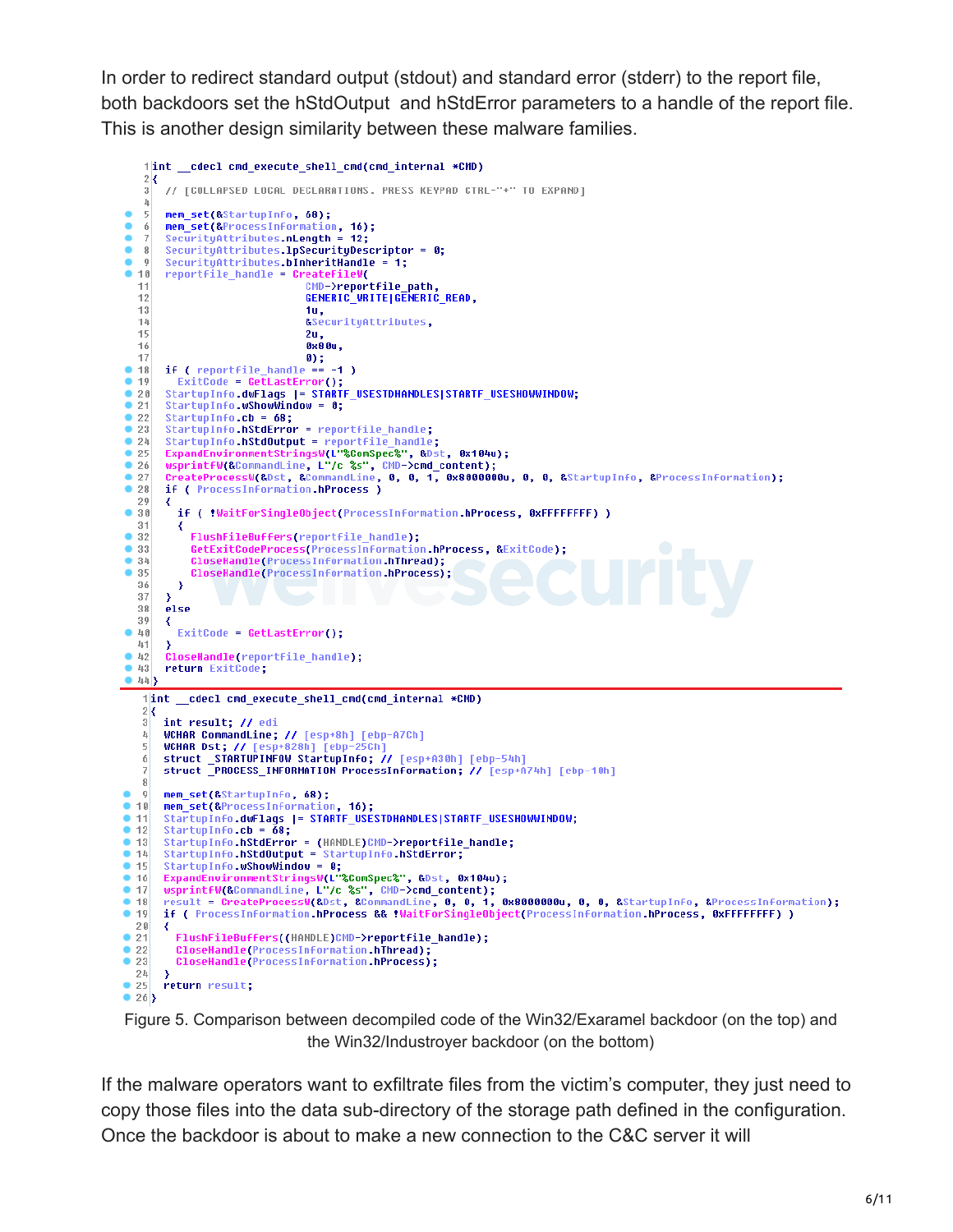automatically compress and encrypt all these files before sending them.

The main difference between the backdoor from the Industroyer toolset and this new TeleBots backdoor is that the latter uses XML format for communication and configuration instead of a custom binary format.

### **Password stealing malicious tools**

Along with the Exaramel backdoor, Telebots group uses some of their old tools, including a password stealer (internally referred as CredRaptor or PAI by the attackers) and a slightlymodified Mimikatz.

The CredRaptor custom password-stealer tool, exclusively used by this group since 2016, has been slightly improved. Unlike previous versions, it collects saved passwords not only from browsers, but also from Outlook and many FTP clients. Here is a list of supported applications:

- BitKinex FTP
- BulletProof FTP Client
- Classic FTP
- CoffeeCup
- Core FTP
- Cryer WebSitePublisher
- CuteFTP
- FAR Manager
- FileZilla
- FlashFXP
- Frigate3
- FTP Commander
- FTP Explorer
- FTP Navigator
- Google Chrome
- $\bullet$  Internet Explorer  $7 11$
- Mozilla Firefox
- Opera
- Outlook 2010, 2013, 2016
- SmartFTP
- SoftX FTP Client
- Total Commander
- TurboFTP
- Windows Vault
- WinSCP
- WS FTP Client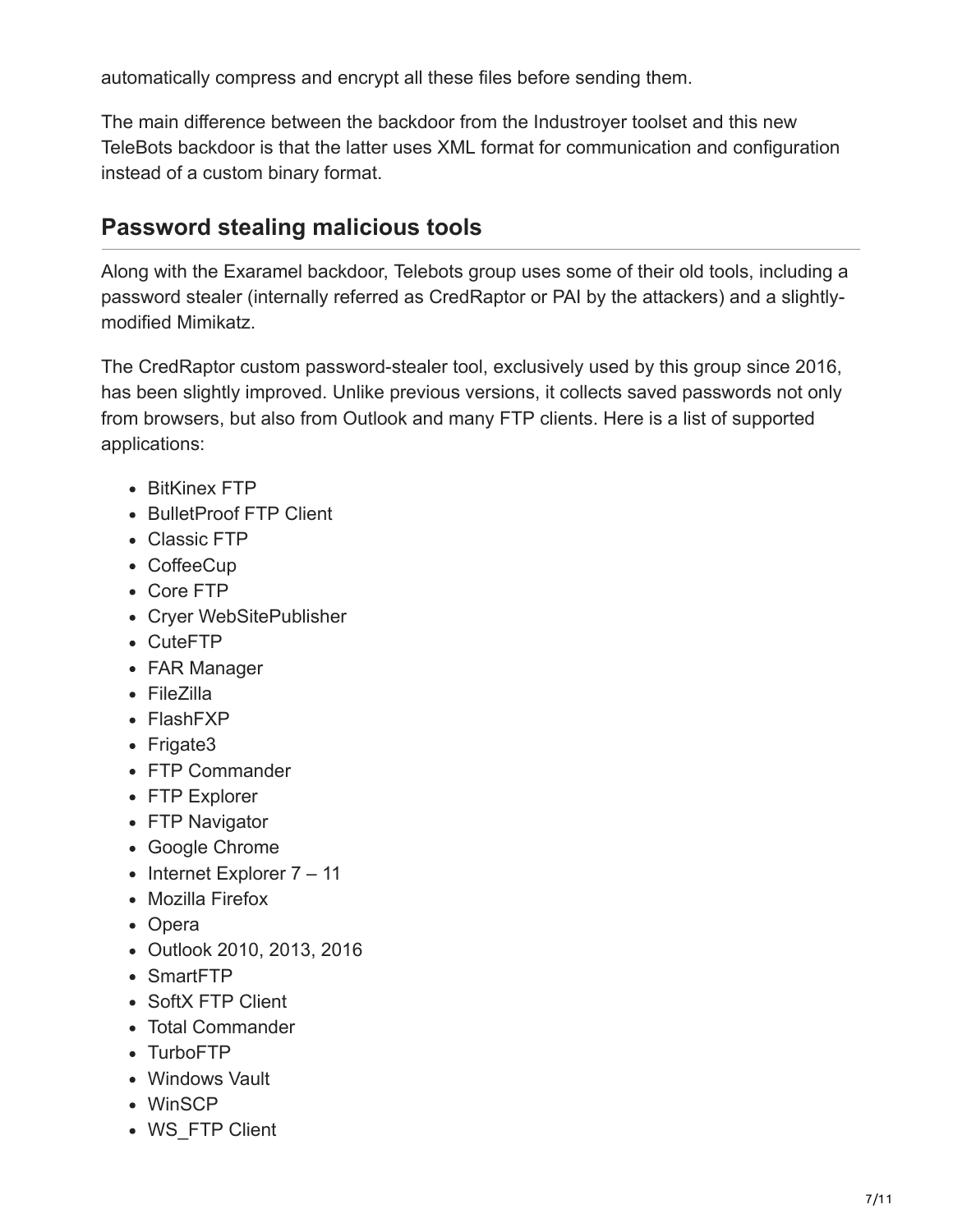This improvement allows attackers to collect webmaster's credentials for websites and credentials for servers in internal infrastructure. Once access to such servers is obtained, attackers could plant additional backdoors there. Quite often these servers are operated by OSes other than Windows, so attackers have to adapt their backdoors.

In fact, during our incident response, we discovered a Linux backdoor used by TeleBots. We named this backdoor **Linux/Exaramel.A**.

### **Analysis of the Linux/Exaramel backdoor**

The backdoor is written in the Go programming language and compiled as a 64-bit ELF binary. Attackers can deploy the backdoor in a chosen directory under any name.

If the backdoor is executed by attackers with the string 'none' as a command line argument, then it attempts to use persistence mechanisms in order to be started automatically after reboot. If the backdoor is not executed under the root account, then it uses the crontab file. However, if running as root, it supports different Linux init systems. It determines which init system is currently in use by executing the command:

strings /sbin/init | awk 'match(\$0, /(upstart|systemd|sysvinit)/){ print substr(\$0, RSTART, RLENGTH);exit; }'

Based on the result of this command, it uses the following hardcoded locations for its persistence:

| Init system Location |                                     |
|----------------------|-------------------------------------|
| sysvinit             | /etc/init.d/syslogd                 |
| upstart              | /etc/init/syslogd.conf              |
| systemd              | /etc/systemd/system/syslogd.service |

During startup, the backdoor attempts to open a configuration file named config.json, which is stored in the same directory as the backdoor. If this configuration file does not exist, then a new file is created. The configuration is encrypted using the key **s0m3t3rr0r** via the RC4 algorithm.

| $\overline{2}$ | "Hosts":["https://176.31.225.204/api/v1"], |  |
|----------------|--------------------------------------------|--|
| з              | "Proxy":"http:// :3128",                   |  |
| 4              | "Version":"1",                             |  |
| 5              | "Guid":"                                   |  |
| 6              | "Next":1800,                               |  |
|                | "Datetime": "2018-                         |  |
| 8              | "Timeout":30,                              |  |
| 9              | "Def":20<br>welivesecurity                 |  |
| 10             |                                            |  |

Figure 6. Decrypted JSON configuration of the Linux/Exaramel backdoor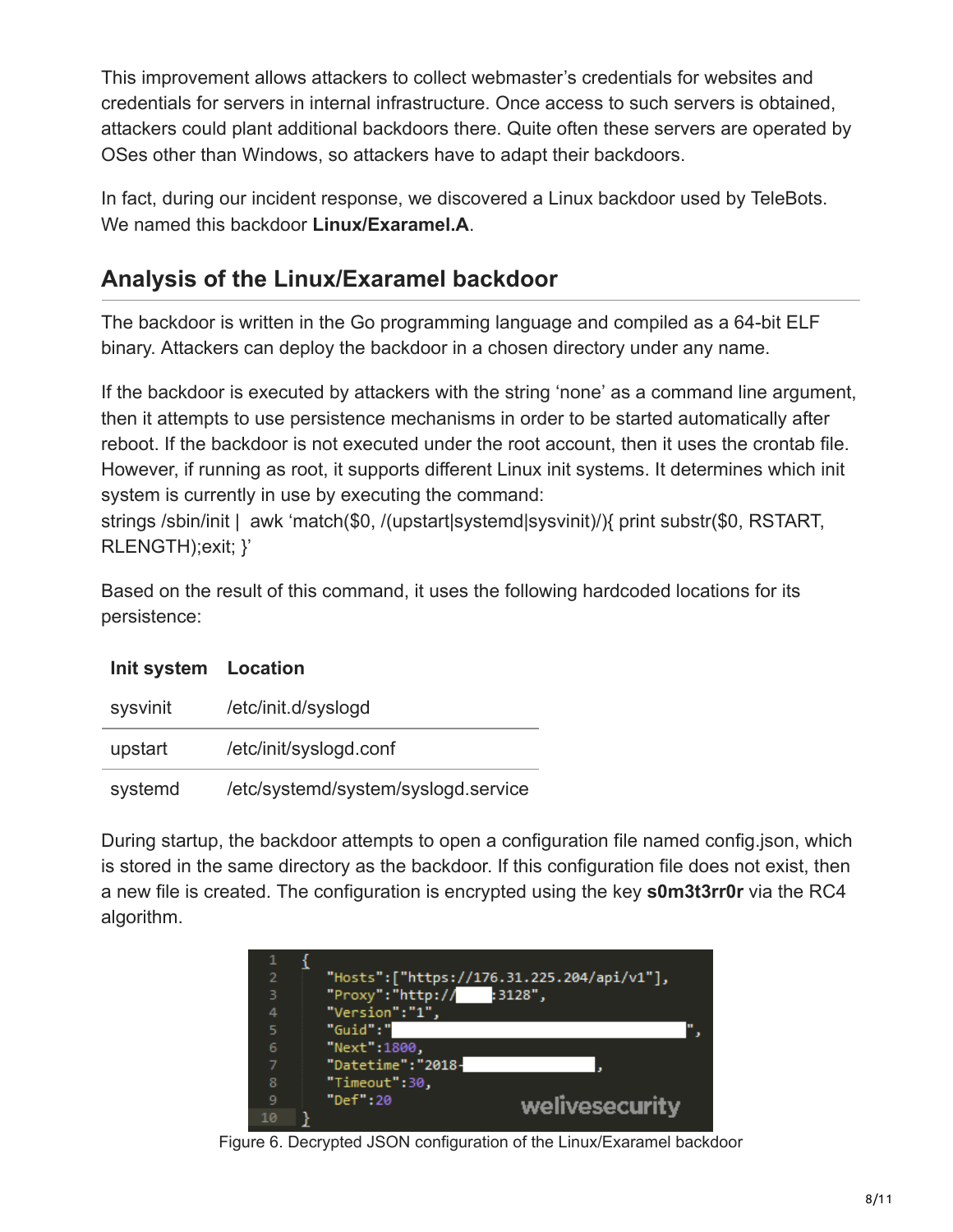The backdoor connects to the hardcoded C&C server (by default 176.31.225[.]204 in the sample we have seen to date) or to the C&C server listed in the configuration files Hosts value. The communication is sent over HTTPS. The backdoor supports the following commands:

| <b>Command</b>      | <b>Purpose</b>                                              |
|---------------------|-------------------------------------------------------------|
| App.Update          | Updates itself to a newer version                           |
| App.Delete          | Deletes itself from the system                              |
| App.SetProxy        | Sets proxy in configuration                                 |
| App.SetServer       | Updates C&C server in configuration                         |
| App.SetTimeout      | Sets timeout value (time between connections to C&C server) |
| <b>IO.WriteFile</b> | Downloads a file from a remote server                       |
| <b>IO.ReadFile</b>  | Uploads a file from local disk to C&C server                |
|                     | OS. ShellExecute Executes a shell command                   |

### **Conclusion**

The discovery of Exaramel shows that the TeleBots group is still active in 2018 and the attackers keep improving their tools and tactics.

The strong code similarity between the Win32/Exaramel backdoor and the Industroyer main backdoor is the first publicly-presented evidence linking Industroyer to TeleBots, and hence to NotPetya and BlackEnergy. While the possibility of false flags – or a coincidental code sharing by another threat actor – should always be kept in mind when attempting attribution, in this case we consider it unlikely.

Of particular interest is the fact that the attackers started to use ESET-themed domain names in their operations. It should be noted that these domains were used by cybercriminals in order to hide their malicious network activity from defenders and are in no way related to ESET's server infrastructure. The list of legitimate domains used by ESET products can be found [here](https://support.eset.com/kb332/?locale=en_US&viewlocale=en_US).

It should also be noted that these Win32 and Linux Exaramel backdoors were detected at an organization that is not an industrial facility. ESET shared its findings ahead of time with Ukrainian investigation authorities and thanks to this cooperation the attack was successfully localized and prevented.

ESET researchers will continue to monitor the activity of this group.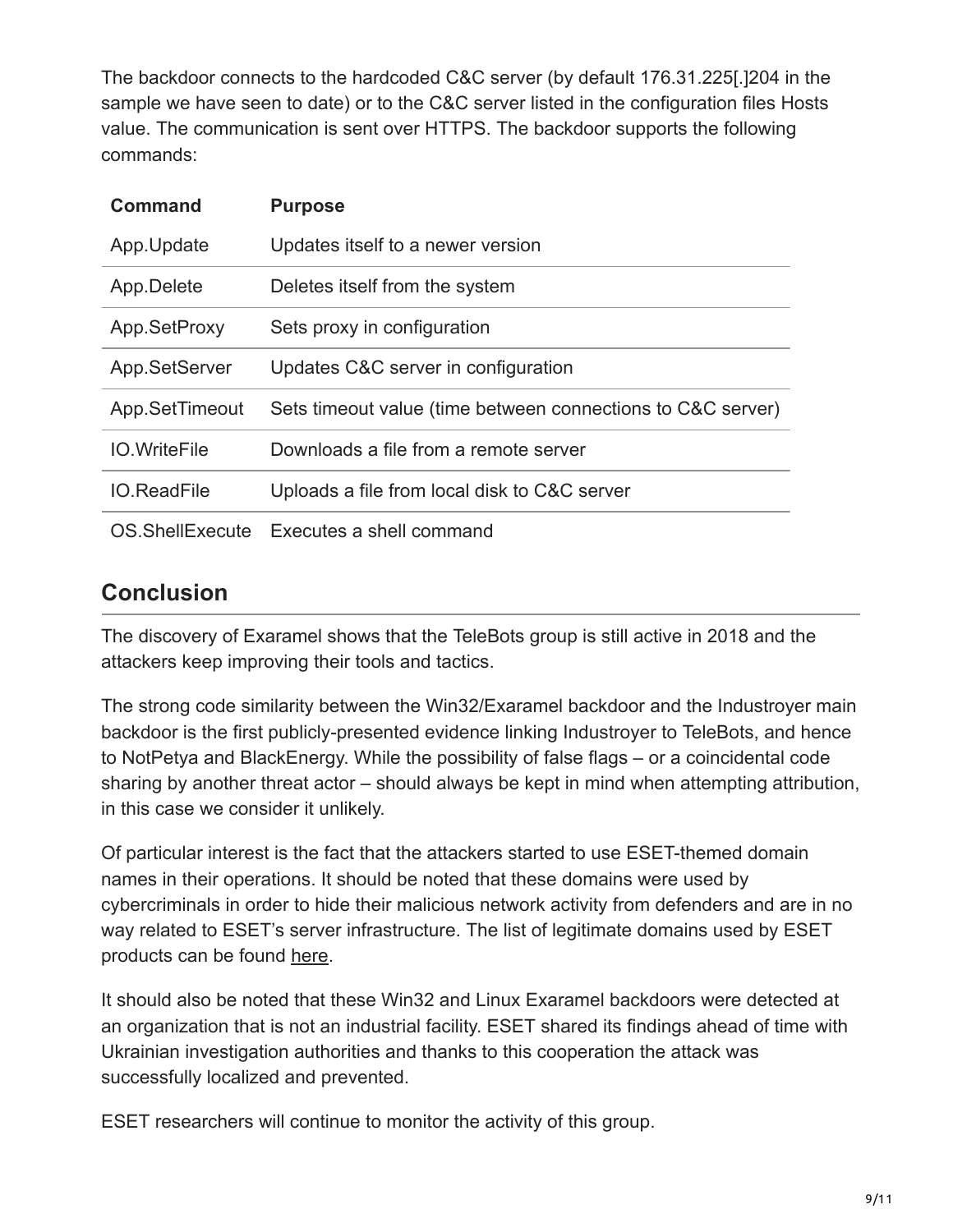#### **ESET detection names**

Win32/Exaramel trojan

Win32/Agent.TCD trojan

Linux/Agent.EJ trojan

Linux/Exaramel.A trojan

Win32/PSW.Agent.OEP trojan

Win32/RiskWare.Mimikatz.Z application

Win64/Riskware.Mimikatz.AI application

#### **SHA-1 HASHES**

**TeleBots Win32/Exaramel backdoor**

65BC0FF4D4F2E20507874F59127A899C26294BC7

3120C94285D3F86A953685C189BADE7CB575091D

**Password Stealer**

F4C4123849FDA08D1268D45974C42DEB2AAE3377

970E8ACC97CE5A8140EE5F6304A1E7CB56FA3FB8

DDDF96F25B12143C7292899F9D5F42BB1D27CB20

64319D93B69145398F9866DA6DF55C00ED2F593E

1CF8277EE8BF255BB097D53B338FC18EF0CD0B42

488111E3EB62AF237C68479730B62DD3F52F8614

#### **Mimikatz**

458A6917300526CC73E510389770CFF6F51D53FC

CB8912227505EF8B8ECCF870656ED7B8CA1EB475

**Linux/Exaramel**

F74EA45AD360C8EF8DB13F8E975A5E0D42E58732